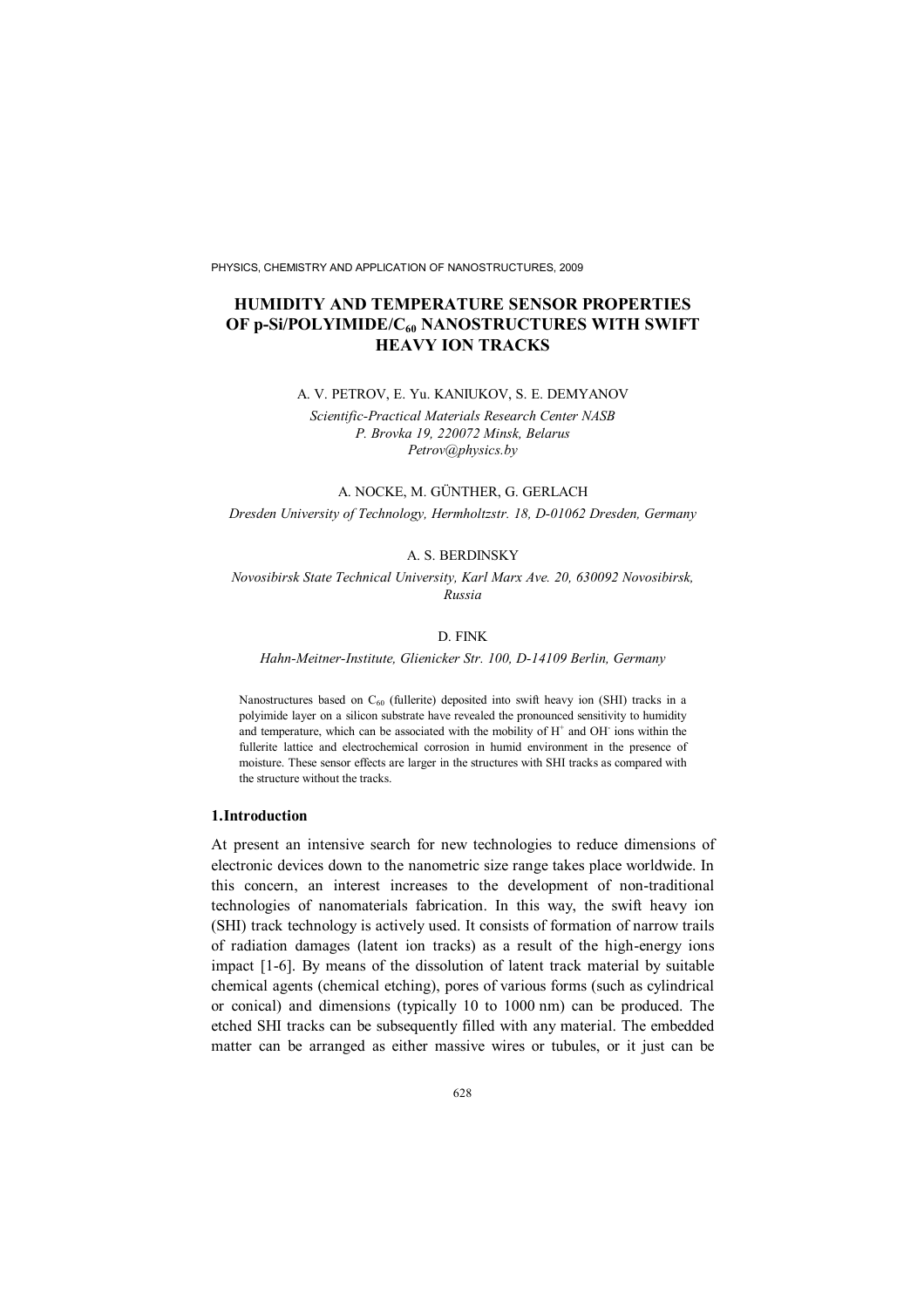dispersed discontinuously as small nanoparticles along the track length. Later on, functional elements for nanoelectronics can be created on the basis of SHI irradiated structures [3-6]. The SHI track technology has been employed in the present research for improvement of conventional sensor properties.

### **1. Experimental**

Preparation of experimental samples included the fabrication of polyimide (PI)  $2611(BPDA - PPD)$  layers with thickness of 1.50  $\mu$ m on p-Si substrates by spin coating. Irradiation by  $^{129}\text{X}e^{21+}$  ions (energy 390 MeV, fluence  $10^8 \text{ cm}^{-2}$ ) of initial samples has been carried out at the ISL accelerator center (Hahn-Meitner-Institute-Berlin, Germany). The chemical etching of SHI tracks (ion tracks) was carried out in NaOCl solution at 70ºC during 18 min resulting in formation of stochastically distributed nanopores in the form of truncated cones with base diameter of  $200\div 300$  nm at the Si/PI boundary and 500-700 nm on the top.

Further treatment of the samples included the deposition of fullerite by precipitation from a saturated toluene solution. A continuous  $C_{60}$  layer has been formed on the sample surface and in ion tracks, similarly to previous works [4,7]. For a comparison, another structure consisting of  $SiO<sub>2</sub>$  layer covered with the fullerite on p-Si substrate has been fabricated.

A series of current-voltage characteristics under the influences of humidity and temperature has been measured with the use of a climate chamber HC0020 (Voetsch, Company). Electrical measurements were performed using a electrometer Keithley 617 with a testbox Keithley 8002A, specially designed for high ohmic samples. Electrical contacts were made with a special conducting Ag paste. The sketch of samples is given in Fig. 1.

#### **2. Results and discussion**

Measurements of current-voltage (I/U) characteristics have been made with an account of the concept of tunable electronic material with pores in oxide of semiconductors (TEMPOS) [3-6]. TEMPOS structures, depending on the preparation details, may resemble the features of resistors, capacitors, diodes, transistors, photocells or sensors. It is worth noting that similar I/U characteristics under the influence of humidity were observed earlier [4] on the TEMPOS samples consisting of a  $SiO<sub>2</sub>$  layers with ion tracks covered with continuous fullerite layers on Si substrates. This structure has got the name of MOSBIT (moistutre sensor with buckminsterfullerene in the tracks).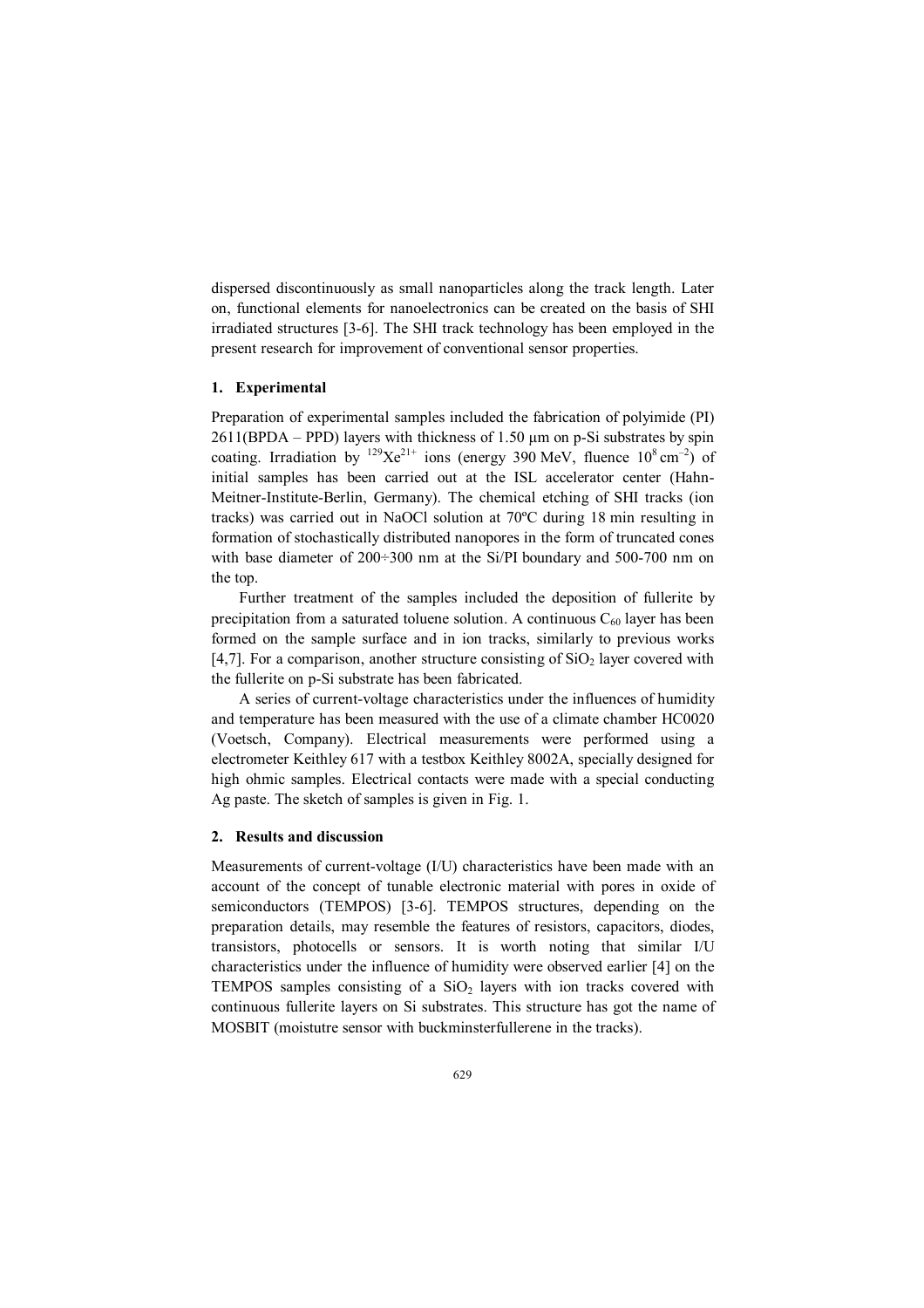

Figure 1. Principal sketch (a) and SEM image (b) of the TEMPOS (MOSBIT) structure based on the p-Si/PI/C<sub>60</sub> nanosystem with etched SHI tracks.

I/U characteristics of the p-Si/PI/C<sub>60</sub> samples with SHI tracks up to 15 V have shown the expressed sensitivity with respect to humidity and temperature both in the negative and positive voltage range (Fig. 2). The similar effects were observed for the  $p-Si/SiO_2/C_{60}$  system without SHI tracks, but they were much smaller. Possibly, this observation can be connected with a fact that the fullerite layer was evaporated but not chemically deposited on the PI surface.

The observed I/U characteristics turn towards the behavior of antiparallel Schottky-type double diodes. A complex behavior of the I/U curves upon humidity, may indicate that two mechanisms might play the key role: the mobility of  $H^+$  and OH ions within the fullerite lattice at high voltages and electrochemical corrosion of the fullerite in humid environment, which makes the MOSBIT structure like a galvanic battery [4,5].



Figure 2. Current-voltage characteristics of the p-Si/PI/C<sub>60</sub> nanosystem with etched SHI tracks without humidity (curve 1) and for the following relative humidity values: 20% (curve 2), 40% (curve 3), 80% (curve 5), 100% (curve 6) (a), and current-voltage characteristics of the  $C_{60}$ /PI(tracks)/p-Si sample at temperatures:  $20^{\circ}$ C (curve 1),  $40^{\circ}$ C (curve 2),  $60^{\circ}$ C (curve 3) (b).